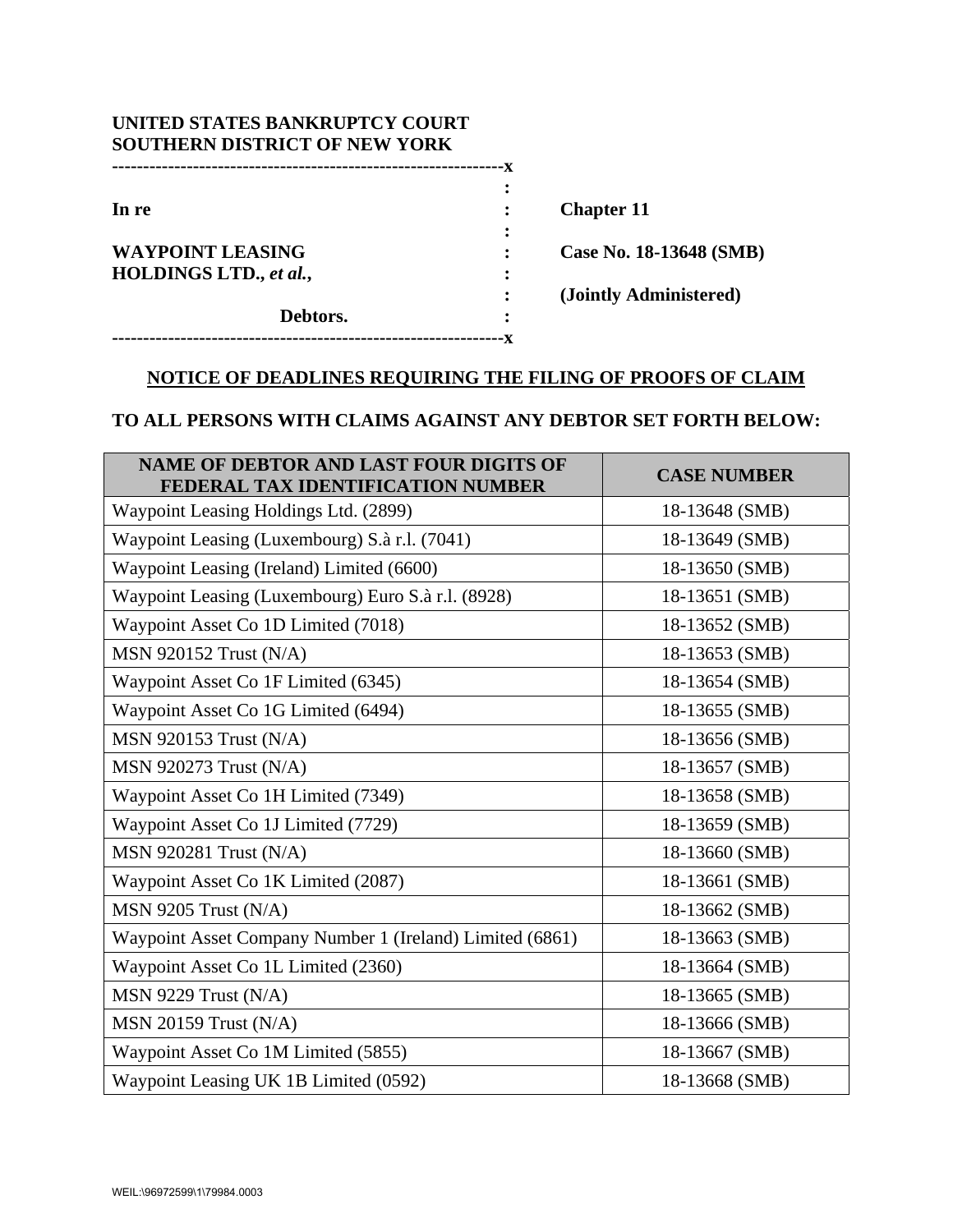| <b>NAME OF DEBTOR AND LAST FOUR DIGITS OF</b><br>FEDERAL TAX IDENTIFICATION NUMBER | <b>CASE NUMBER</b> |
|------------------------------------------------------------------------------------|--------------------|
| Waypoint Asset Funding 1 LLC (7392)                                                | 18-13669 (SMB)     |
| Waypoint Asset Co 1N Limited (3701)                                                | 18-13670 (SMB)     |
| <b>MSN 31046 Trust (N/A)</b>                                                       | 18-13671 (SMB)     |
| Waypoint Leasing UK 1C Limited (0840)                                              | 18-13672 (SMB)     |
| Waypoint Asset Euro 1G Limited (4786)                                              | 18-13673 (SMB)     |
| $MSN$ 41511 Trust $(N/A)$                                                          | 18-13674 (SMB)     |
| <b>MSN 920022 Trust (N/A)</b>                                                      | 18-13675 (SMB)     |
| <b>MSN 760608 Trust (N/A)</b>                                                      | 18-13676 (SMB)     |
| Waypoint Asset Co 1A Limited (1208)                                                | 18-13677 (SMB)     |
| <b>MSN 89007 Trust (N/A)</b>                                                       | 18-13678 (SMB)     |
| <b>MSN 760551 Trust (N/A)</b>                                                      | 18-13679 (SMB)     |
| Waypoint Leasing Labuan 1A Limited (2299)                                          | 18-13680 (SMB)     |
| <b>MSN 920141 Trust (N/A)</b>                                                      | 18-13681 (SMB)     |
| Waypoint Asset Company Number 2 (Ireland) Limited (7847)                           | 18-13682 (SMB)     |
| Waypoint Asset Co 1C Limited (0827)                                                | 18-13683 (SMB)     |
| <b>MSN 760581 Trust (N/A)</b>                                                      | 18-13684 (SMB)     |
| $MSN$ 6655 Trust $(N/A)$                                                           | 18-13685 (SMB)     |
| <b>MSN 920062 Trust (N/A)</b>                                                      | 18-13686 (SMB)     |
| $MSN$ 31431 Trust $(N/A)$                                                          | 18-13687 (SMB)     |
| $MSN 7152$ Trust $(N/A)$                                                           | 18-13688 (SMB)     |
| <b>MSN 760628 Trust (N/A)</b>                                                      | 18-13689 (SMB)     |
| <b>MSN 920125 Trust (N/A)</b>                                                      | 18-13690 (SMB)     |
| <b>MSN 760631 Trust (N/A)</b>                                                      | 18-13691 (SMB)     |
| AE Helicopter $(5)$ Limited $(N/A)$                                                | 18-13692 (SMB)     |
| MSN 7172 Trust (N/A)                                                               | 18-13693 (SMB)     |
| MSN 9229 AS (7652)                                                                 | 18-13694 (SMB)     |
| $MSN$ 31141 Trust $(N/A)$                                                          | 18-13695 (SMB)     |
| $MSN 2057$ Trust $(N/A)$                                                           | 18-13696 (SMB)     |
| <b>MSN 760682 Trust (N/A)</b>                                                      | 18-13697 (SMB)     |
| Waypoint Asset Funding 3 LLC (4960)                                                | 18-13698 (SMB)     |
| Waypoint Asset Malta Ltd (5348)                                                    | 18-13699 (SMB)     |
| <b>MSN 31492 Trust (N/A)</b>                                                       | 18-13700 (SMB)     |
| AE Helicopter (6) Limited (N/A)                                                    | 18-13701 (SMB)     |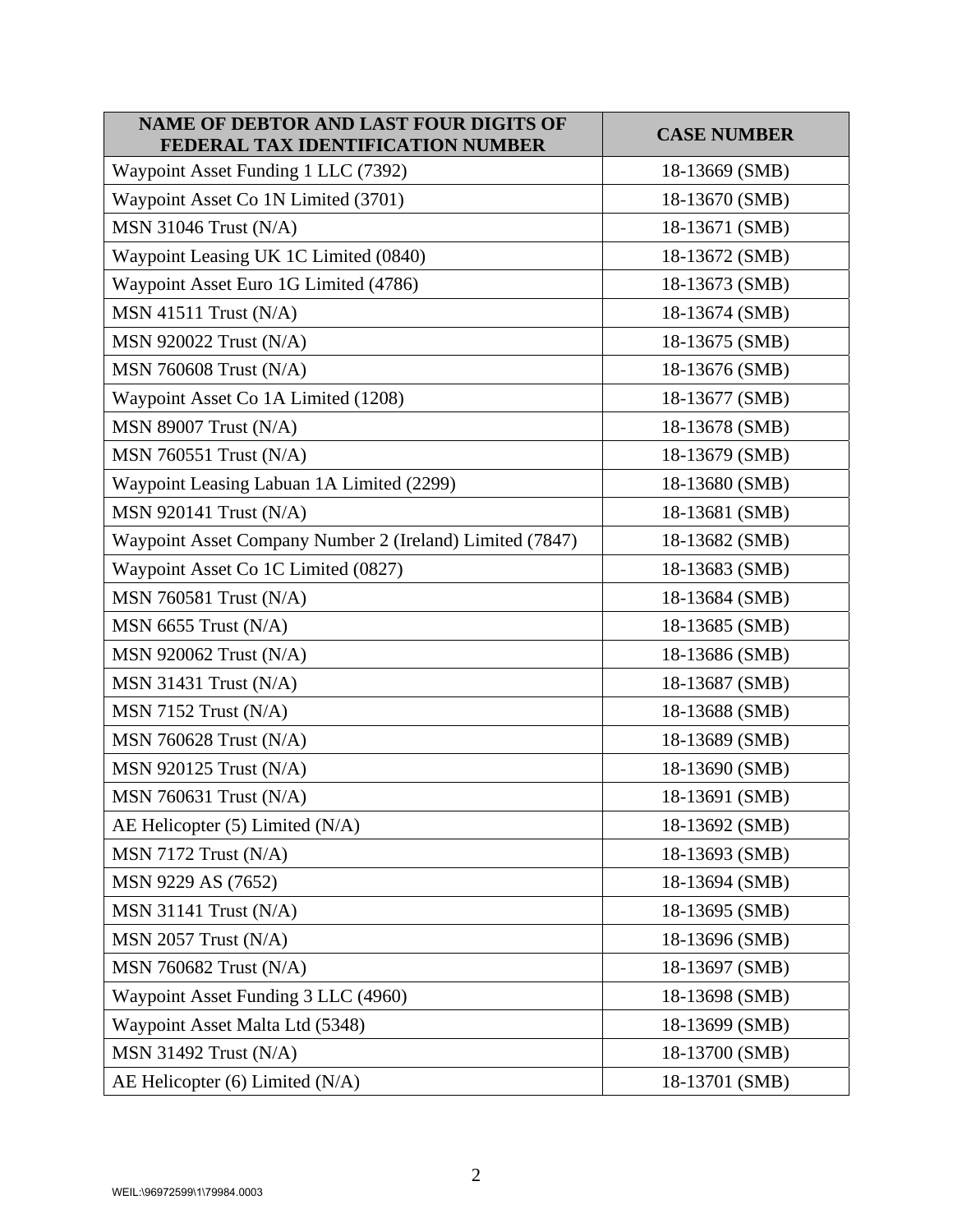| <b>NAME OF DEBTOR AND LAST FOUR DIGITS OF</b><br>FEDERAL TAX IDENTIFICATION NUMBER | <b>CASE NUMBER</b> |
|------------------------------------------------------------------------------------|--------------------|
| Waypoint Asset Co 6 Limited (8790)                                                 | 18-13702 (SMB)     |
| Waypoint Asset Co 3A Limited (6687)                                                | 18-13703 (SMB)     |
| Waypoint Leasing Labuan 3A Limited (8120)                                          | 18-13704 (SMB)     |
| <b>MSN 760734 Trust (N/A)</b>                                                      | 18-13705 (SMB)     |
| <b>MSN 36458 Trust (N/A)</b>                                                       | 18-13706 (SMB)     |
| Waypoint Asset Funding 6 LLC (4964)                                                | 18-13707 (SMB)     |
| Waypoint Asset Co 8 Limited (2532)                                                 | 18-13708 (SMB)     |
| MSN 41371 Trust (N/A)                                                              | 18-13709 (SMB)     |
| <b>MSN 920024 Trust (N/A)</b>                                                      | 18-13710 (SMB)     |
| Waypoint Leasing UK 3A Limited (0702)                                              | 18-13711 (SMB)     |
| <b>MSN 31042 Trust (N/A)</b>                                                       | 18-13712 (SMB)     |
| Waypoint Asset Euro 1A Limited (9804)                                              | 18-13713 (SMB)     |
| MSN 760543 Trust (N/A)                                                             | 18-13714 (SMB)     |
| $MSN 31041$ Trust $(N/A)$                                                          | 18-13715 (SMB)     |
| <b>MSN 31295 Trust (N/A)</b>                                                       | 18-13716 (SMB)     |
| Waypoint Asset Co 4 Limited (0301)                                                 | 18-13717 (SMB)     |
| <b>MSN 920030 Trust (N/A)</b>                                                      | 18-13719 (SMB)     |
| <b>MSN 31308 Trust (N/A)</b>                                                       | 18-13720 (SMB)     |
| Waypoint Asset Co 5 Limited (7128)                                                 | 18-13721 (SMB)     |
| $MSN$ 4469 Trust $(N/A)$                                                           | 18-13722 (SMB)     |
| Waypoint Asset Funding 2 LLC (7783)                                                | 18-13723 (SMB)     |
| <b>MSN 760624 Trust (N/A)</b>                                                      | 18-13724 (SMB)     |
| <b>MSN 920113 Trust (N/A)</b>                                                      | 18-13725 (SMB)     |
| <b>MSN 31203 Trust (N/A)</b>                                                       | 18-13726 (SMB)     |
| $MSN$ 14786 Trust $(N/A)$                                                          | 18-13727 (SMB)     |
| <b>MSN 760626 Trust (N/A)</b>                                                      | 18-13728 (SMB)     |
| $MSN 2047$ Trust $(N/A)$                                                           | 18-13729 (SMB)     |
| MSN 31578 Trust (N/A)                                                              | 18-13730 (SMB)     |
| Waypoint 206 Trust (N/A)                                                           | 18-13731 (SMB)     |
| Waypoint Asset Co 3 Limited (3471)                                                 | 18-13732 (SMB)     |
| <b>MSN 760765 Trust (N/A)</b>                                                      | 18-13733 (SMB)     |
| <b>MSN 920119 Trust (N/A)</b>                                                      | 18-13734 (SMB)     |
| <b>MSN 760617 Trust (N/A)</b>                                                      | 18-13735 (SMB)     |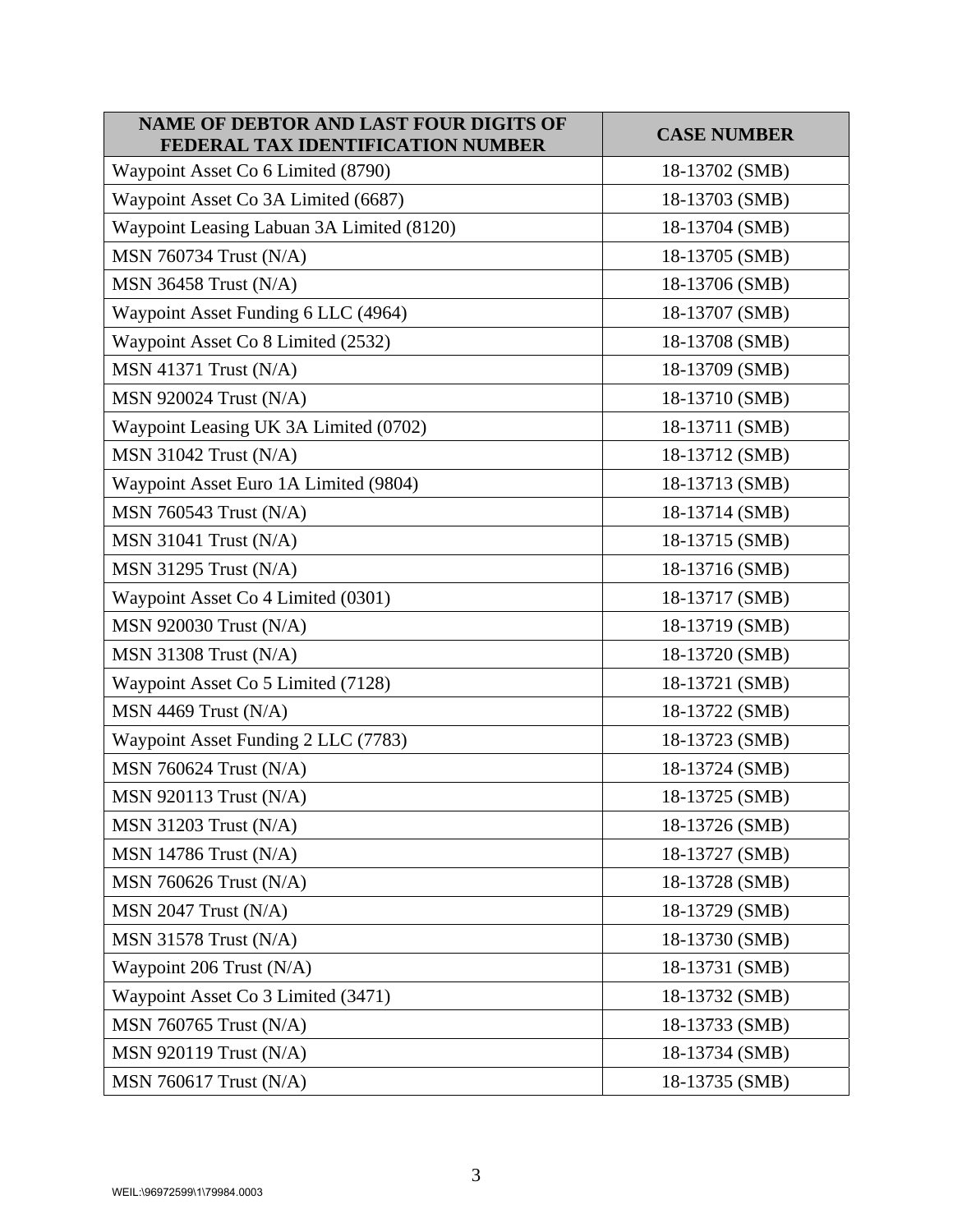| <b>NAME OF DEBTOR AND LAST FOUR DIGITS OF</b><br>FEDERAL TAX IDENTIFICATION NUMBER | <b>CASE NUMBER</b> |
|------------------------------------------------------------------------------------|--------------------|
| Waypoint 407 Trust (N/A)                                                           | 18-13736 (SMB)     |
| <b>MSN 920063 Trust (N/A)</b>                                                      | 18-13737 (SMB)     |
| Waypoint Asset Euro 1D Limited (1360)                                              | 18-13738 (SMB)     |
| Waypoint Asset Co 7 Limited (9689)                                                 | 18-13739 (SMB)     |
| Waypoint 760626 Business Trust (N/A)                                               | 18-13740 (SMB)     |
| <b>MSN 920112 Trust (N/A)</b>                                                      | 18-13741 (SMB)     |
| Waypoint Asset Euro 7A Limited (2406)                                              | 18-13742 (SMB)     |
| Waypoint Leasing UK 8A Limited (2906)                                              | 18-13743 (SMB)     |
| Waypoint Asset Funding 8 LLC (4776)                                                | 18-13744 (SMB)     |
| Waypoint Leasing US 8A LLC (8080)                                                  | 18-13745 (SMB)     |
| MSN 6658 Trust (N/A)                                                               | 18-13747 (SMB)     |
| Waypoint Asset Euro 1B Limited (3512)                                              | 18-13750 (SMB)     |
| Waypoint Asset Euro 1C Limited (1060)                                              | 18-13756 (SMB)     |
| Waypoint Asset Co 10 Limited (2503)                                                | 18-13759 (SMB)     |
| $MSN 20012$ Trust $(N/A)$                                                          | 18-13760 (SMB)     |
| Waypoint Asset Co 5B Limited (2242)                                                | 18-13761 (SMB)     |
| $MSN 2826$ Trust $(N/A)$                                                           | 18-13764 (SMB)     |
| $MSN 20022$ Trust $(N/A)$                                                          | 18-13765 (SMB)     |
| Waypoint Leasing UK 5A Limited (1970)                                              | 18-13767 (SMB)     |
| MSN 2879 Trust (N/A)                                                               | 18-13769 (SMB)     |
| <b>MSN 20025 Trust (N/A)</b>                                                       | 18-13771 (SMB)     |
| Waypoint 2916 Business Trust (N/A)                                                 | 18-13773 (SMB)     |
| Waypoint Asset Co 14 Limited (1585)                                                | 18-13776 (SMB)     |
| Waypoint Asset Co 11 Limited (3073)                                                | 18-13777 (SMB)     |
| Waypoint Asset Co 15 Limited (1776)                                                | 18-13780 (SMB)     |
| Waypoint Asset Co Germany Limited (5557)                                           | 18-13782 (SMB)     |
| Waypoint Leasing Services LLC (8965)                                               | 18-13785 (SMB)     |
| MSN 2905 Trust (N/A)                                                               | 18-13786 (SMB)     |

| <b>OTHER NAMES USED BY THE DEBTORS IN THE LAST EIGHT YEARS</b> |
|----------------------------------------------------------------|
| Waypoint                                                       |
| <b>Waypoint Leasing</b>                                        |
| Waypoint Leasing Ireland                                       |
| Waypoint Leasing LLC                                           |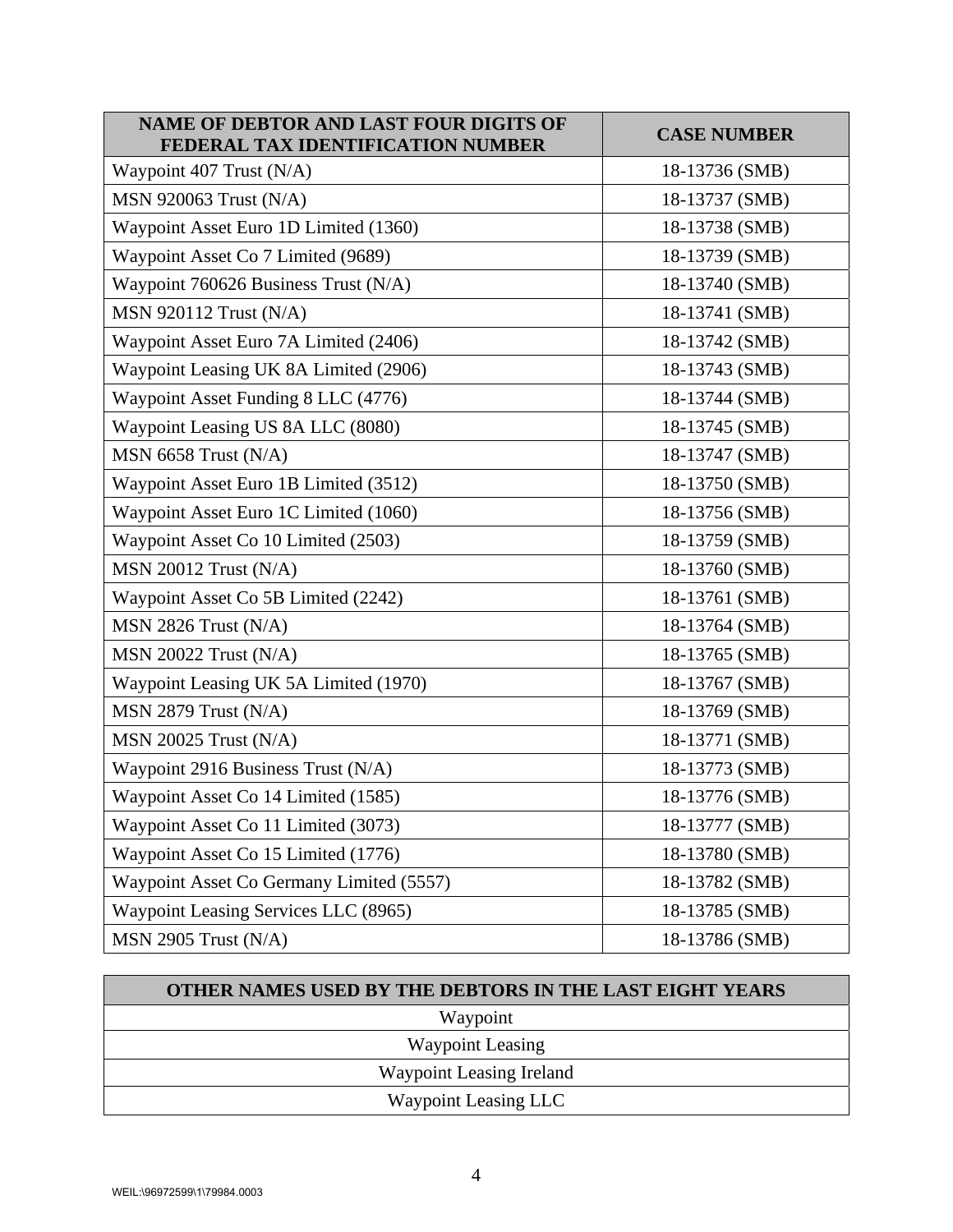The United States Bankruptcy Court for the Southern District of New York (the "**Bankruptcy Court**") has entered an order (the "**Bar Date Order**") establishing **May 17, 2019** at **5:00 p.m. (Eastern Time)** as the last date and time for each person (as defined in section 101(41) of title 11 of the United States Code (the "**Bankruptcy Code**")), excluding governmental units (as defined in section 101(27) of the Bankruptcy Code, the "**Governmental Units**") to file a proof of claim (each, a "**Proof of Claim**," and collectively, the "**Proofs of Claim**") in respect of any prepetition claim (as defined in section 101(5) of the Bankruptcy Code) (such deadline, the "**General Bar Date**") against Waypoint Leasing Holdings Ltd. and certain of its subsidiaries and affiliates, as debtors and debtors in possession (collectively, the "**Debtors**") in the above-captioned chapter 11 cases (collectively, the "**Chapter 11 Cases**").

 The General Bar Date and the procedures set forth below for filing Proofs of Claim (the "**Procedures**") apply to all claims against the Debtors that arose before November 25, 2018 (the "**Petition Date**"), which was the date that the Debtors commenced their Chapter 11 Cases, including claims arising under section 503(b)(9) of the Bankruptcy Code. Governmental Units have until **May 24, 2019** at **5:00 p.m. (Eastern Time)** (the "**Governmental Bar Date**," and, together with the General Bar Date, the "**Bar Dates**") as the deadline to file Proofs of Claim against the Debtors.

### **1. WHO MUST FILE A PROOF OF CLAIM**

 You must file a Proof of Claim in order to vote on a chapter 11 plan filed by the Debtors or to be able to share in distributions from the Debtors' estates if you have a claim that arose before the Petition Date, and it is not one of the types of claims described in section 4 below. Claims based on acts or omissions of the Debtors that occurred before the Petition Date must be filed on or before the applicable Bar Date, even if such claims are not now fixed, liquidated, or certain or did not mature or become fixed, liquidated, or certain before the Petition Date.

 Under section 101(5) of the Bankruptcy Code and as used in this notice, the word "claim" means a right to (a) payment, whether such right is reduced to judgment, liquidated, unliquidated, fixed, contingent, matured, unmatured, disputed, undisputed, legal, equitable, secured, or unsecured; or (b) an equitable remedy for breach of performance if such breach gives rise to a right to payment, whether such right to an equitable remedy is reduced to judgment, fixed, contingent, matured, unmatured, disputed, undisputed, secured, or unsecured.

### **2. WHAT TO FILE**

The Debtors are enclosing a Proof of Claim form for use in these Chapter 11 Cases. If your claim is listed on the schedules of assets and liabilities filed by the Debtors (collectively, the "**Schedules**"), then the Proof of Claim form also sets forth the amount of your claim as listed on the Schedules, the specific Debtor against which the claim is scheduled, and whether the claim is scheduled as disputed, contingent, or unliquidated. You will receive a different Proof of Claim form for each claim listed in your name on the Schedules. You may utilize the Proof of Claim form(s) provided by the Debtors in order to file your claim(s). Additional Proof of Claim forms and instructions may be obtained at (a) the website established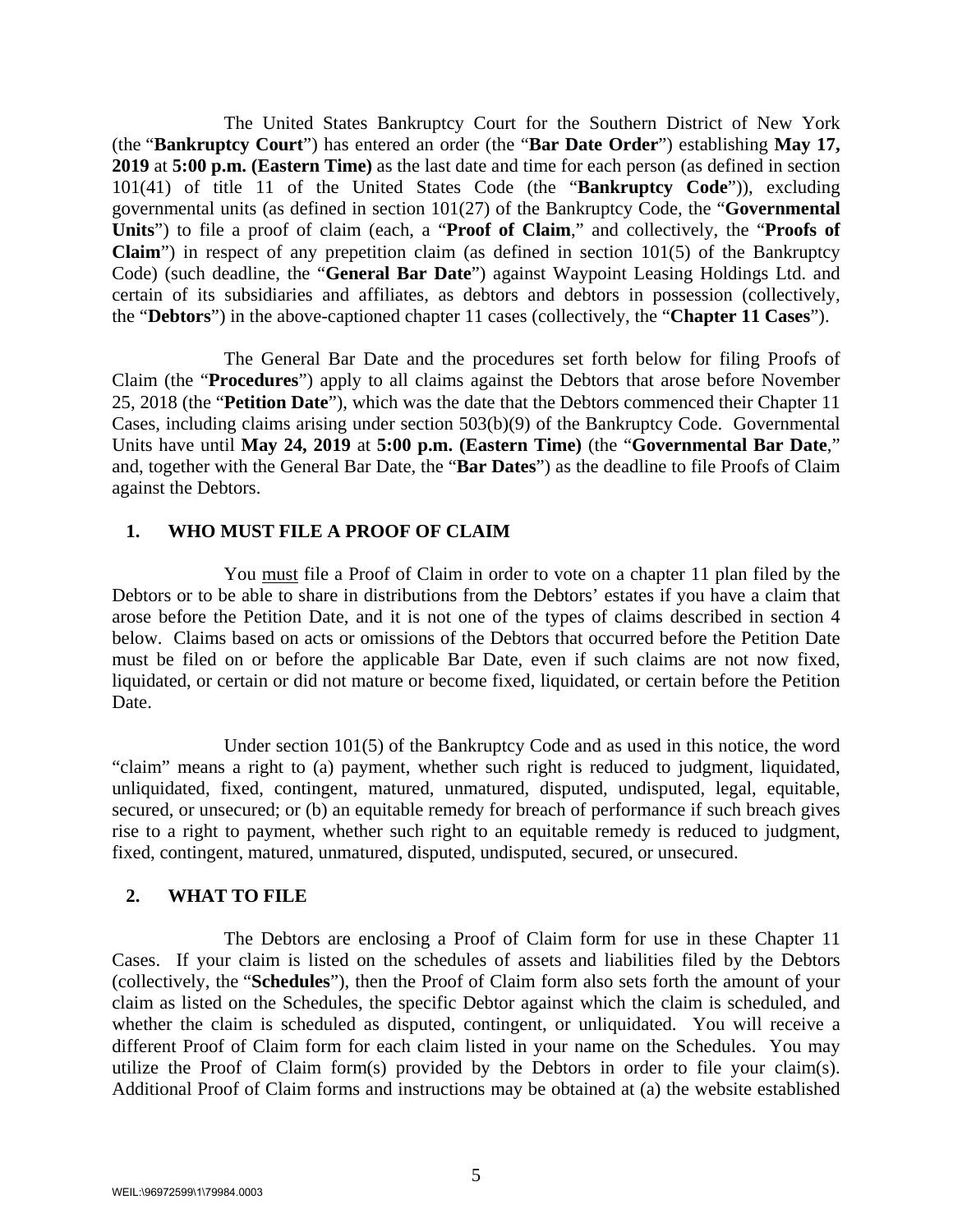by the Debtors' Bankruptcy Court-approved claims and noticing agent, Kurtzman Carson Consultants LLC ("**KCC**"), located at http://www.kccllc.net/waypointleasing or (b) the Bankruptcy Court's website located at www.uscourts.gov/forms/bankruptcy-forms.

 All Proofs of Claim must be signed by the claimant or, if the claimant is not an individual, by an authorized agent of the claimant. All Proofs of Claim must be written in English and be denominated in United States currency (using the exchange rate, if applicable, as of the Petition Date). You should also attach to your completed Proof of Claim any documents on which such claim is based (if the supporting documentation is voluminous, attach a summary of such documentation instead) or an explanation as to why the supporting documents are not available.

 All Proofs of Claim must not contain complete social security numbers or taxpayer identification numbers (include only the last four (4) digits of such numbers), complete birth dates (include only the relevant year), the names of any minors (include only such minors' initials), or financial account numbers (include only the last four (4) digits of such numbers).

 IF YOU ARE ASSERTING A CLAIM AGAINST MORE THAN ONE DEBTOR, SEPARATE PROOFS OF CLAIM MUST BE FILED AGAINST EACH SUCH DEBTOR AND YOU MUST IDENTIFY ON EACH PROOF OF CLAIM THE SPECIFIC DEBTOR AGAINST WHICH YOUR CLAIM IS ASSERTED AND THE CASE NUMBER OF THAT DEBTOR'S CHAPTER 11 CASE. A LIST OF THE NAMES OF THE DEBTORS AND THEIR CASE NUMBERS IS SET FORTH ABOVE.

### **3. WHEN AND WHERE TO FILE**

 All Proofs of Claim must be filed so as to be received on or before **May 17, 2019**  at **5:00 p.m. (Eastern Time)** (for all persons except Governmental Units), or so as to be received on or before **May 24, 2019** at **5:00 p.m. (Eastern Time)** (for all Governmental Units) using one of the methods as follows:

### IF BY FIRST CLASS MAIL OR OVERNIGHT DELIVERY:

Waypoint Claims Processing Center c/o KCC 2335 Alaska Avenue El Segundo, California 90245 T: (888) 733-1446

### IF DELIVERED BY HAND:

United States Bankruptcy Court for the Southern District of New York One Bowling Green Room 614 New York, New York 10004-1408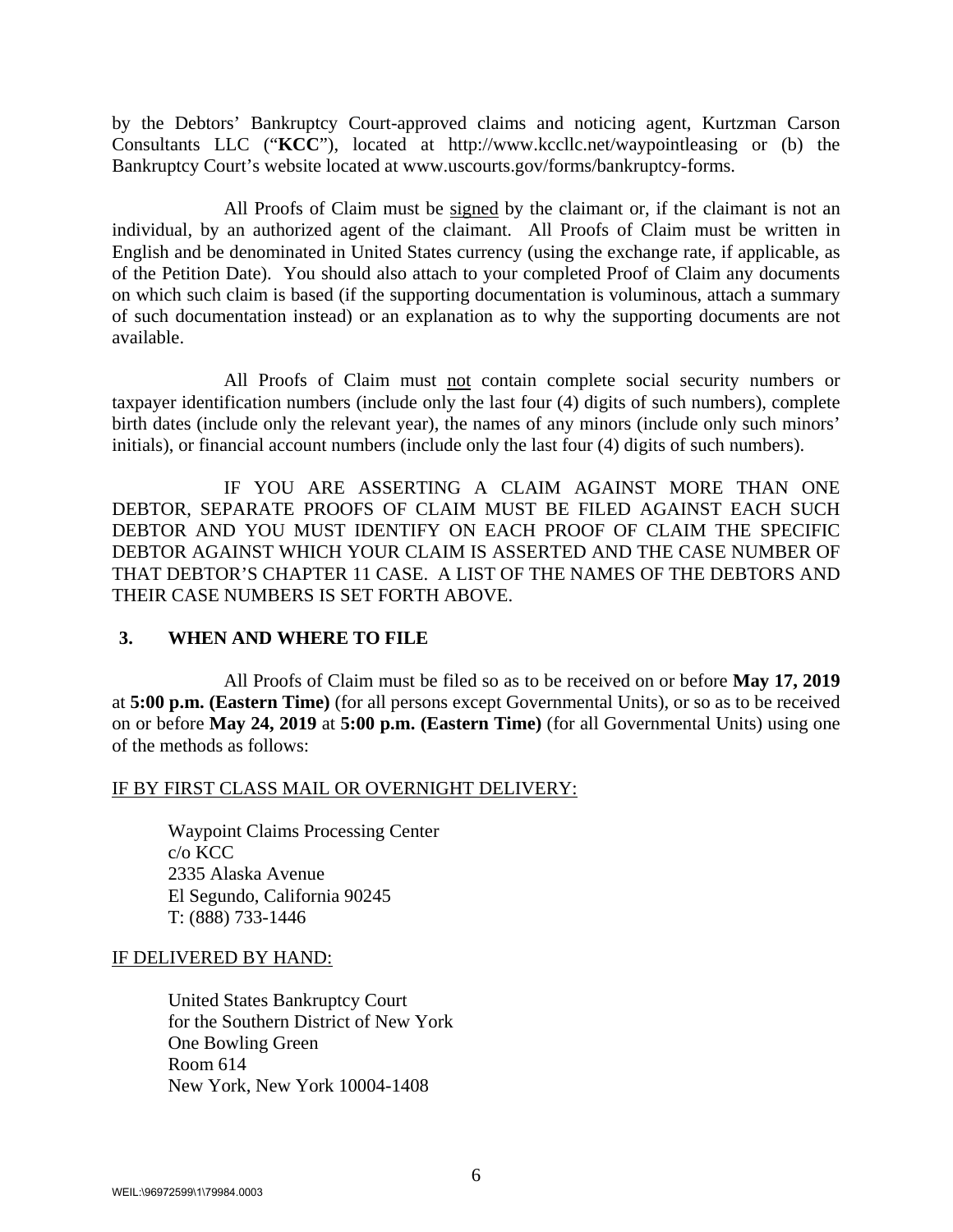### IF ELECTRONICALLY:

The website established by KCC, using the interface available on such website located at http://www.kccllc.net/waypointleasing (the "**Electronic Filing System**").

 All Proofs of Claim will be deemed filed only when actually received at one of the addresses listed above or via the Electronic Filing System on or before the applicable Bar Date. Proofs of Claim may not be delivered by facsimile, telecopy, or electronic mail transmission.

### **4. WHO DOES NOT NEED TO FILE A PROOF OF CLAIM**

You do not need to file a Proof of Claim on or before the applicable Bar Date if you are:

- (a) a person whose claim is listed on the Schedules; provided that (x) the claim is not listed on the Schedules as disputed, contingent, or unliquidated, (y) you do not dispute the amount, nature, or priority of the claim as set forth on the Schedules, and (z) you do not dispute that the claim is an obligation of the specific Debtor against whom the claim is listed on the Schedules;
- (b) a person whose claim has been paid in full;
- (c) a person that holds an equity security interest in the Debtors, which interest is based exclusively upon the ownership of common or preferred units, membership interests, partnership interests, warrants, options, or rights to purchase, sell, or subscribe to such a security or interest; provided, however, that if any such holder asserts a claim (as opposed to an ownership interest) against the Debtors (including a claim relating to an equity interest or the purchase or sale of such equity interest), a Proof of Claim must be filed on or before the applicable Bar Date pursuant to the Procedures;
- (d) a holder of a claim allowable under sections  $503(b)$  and  $507(a)(2)$ of the Bankruptcy Code as an administrative expense (other than a holder of a section 503(b)(9) claim);
- (e) a holder of a claim that heretofore has been allowed by an order of the Bankruptcy Court entered on or before the applicable Bar Date;
- (f) a holder of a claim for which a separate deadline to file a Proof of Claim has been fixed by the Bankruptcy Court;
- (g) a person that, as of the applicable Bar Date, is an affiliate (as defined in section 101(2) of the Bankruptcy Code) of any Debtor;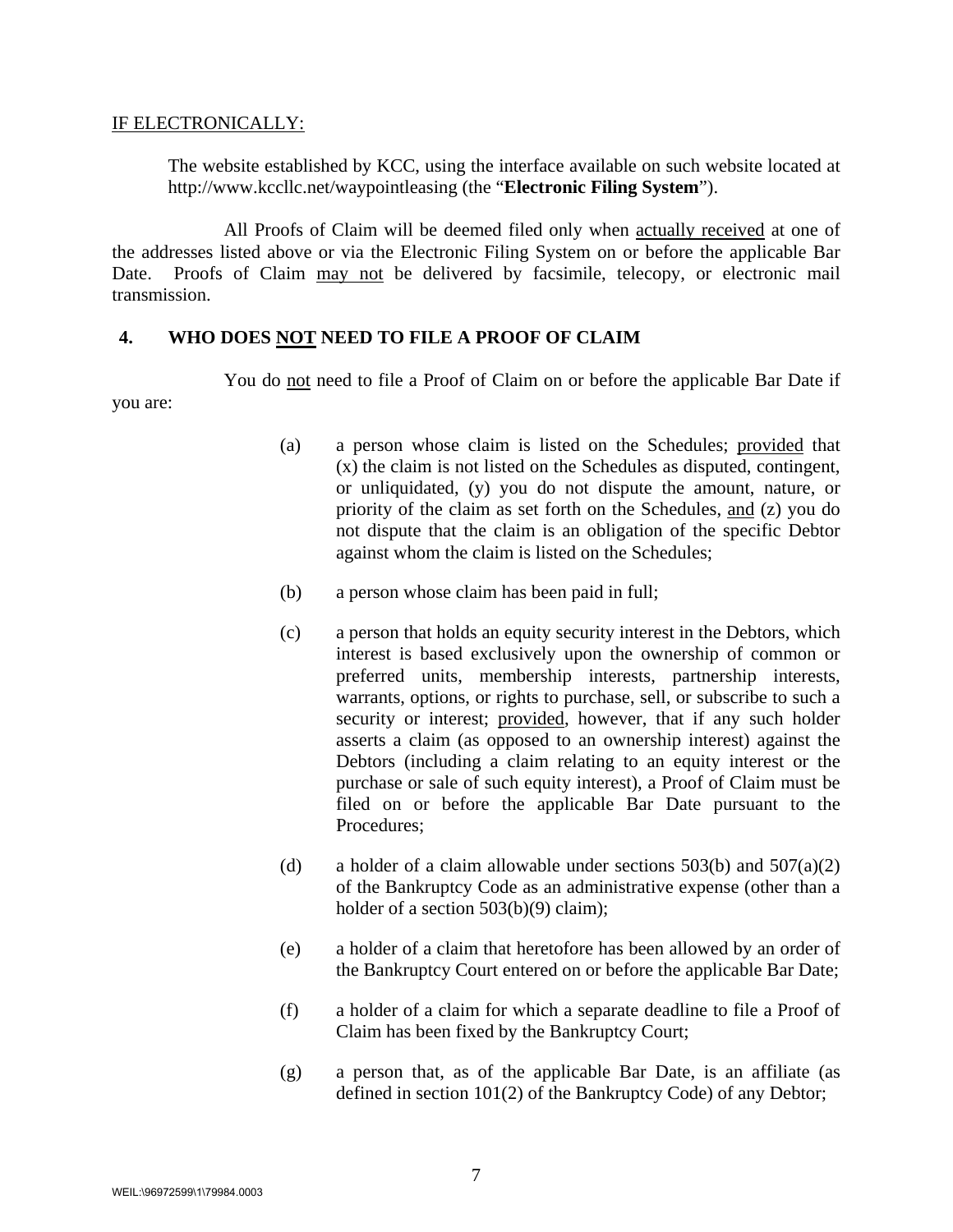- (h) a person that has already filed a Proof of Claim against the applicable Debtor in these Chapter 11 Cases in a form substantially similar to Official Bankruptcy Form 410;
- (i) any person whose claim is limited exclusively to the repayment of principal, interest, fees, expenses, and any other amounts owing under any agreements governing any notes, bonds, debentures, or other debt securities (collectively, the "**Debt Securities**") issued by any of the Debtors (each, a "**Debt Claim**") pursuant to an indenture or credit agreement, as applicable (together, the "**Debt Instruments**"); provided, however, that any holder of a Debt Claim wishing to assert a claim arising out of or relating to a Debt Instrument, other than a Debt Claim, must file a Proof of Claim with respect to such claim on or before the applicable Bar Date, unless another exception identified herein applies; or
- (j) for the avoidance of doubt, the WAC Secured Parties, as such term is defined in the *Final Order Pursuant to 11 U.S.C. §§ 105, 361, 362, 363, 364, 507, and 552, Fed. R. Bankr. P. 2002, 4001, 6003, 6004, and 9014, and L. Bankr. R. 2002-1, 4001-2, 9013-1, 9014-1, and 9014-2 (I) Authorizing the Debtors to (A) Obtain Senior Secured Priming Superpriority Postpetition Financing, (B) Grant Liens and Superpriority Administrative Expense Status, and (C) Utilize Cash Collateral; (II) Granting Adequate Protection; and (III) Granting Related Relief* [ECF No. 231], with respect to any claim limited exclusively to the repayment of principal, interest, fees, expenses, and any other amounts owing for any Debt Claims arising from any of the Debt Securities issued by any of the Debtors.

 This notice may be sent to many persons that have had some relationship with or have done some business with the Debtors, but that may not have an unpaid claim against the Debtors. The fact that you have received this notice does not mean that you have a claim against the Debtors or that the Bankruptcy Court or the Debtors believe that you have a claim against the Debtors.

### **5. EXECUTORY CONTRACTS AND UNEXPIRED LEASES**

 If you hold a claim arising out of the rejection of an executory contract or unexpired lease as to which the order authorizing such rejection is dated on or before the date of entry of the Bar Date Order, then you must file a Proof of Claim by the applicable Bar Date. If you have a claim arising from the rejection of an executory contract or unexpired lease as to which the order authorizing such rejection is dated after the date of entry of the Bar Date Order, then you must file a Proof of Claim with respect to such claim by the dated fixed by the Bankruptcy Court in the applicable order authorizing rejection of such contract or lease as the deadline for filing a Proof of Claim. Notwithstanding the foregoing, a party to an executory contract or unexpired lease that asserts a claim on account of unpaid amounts accrued and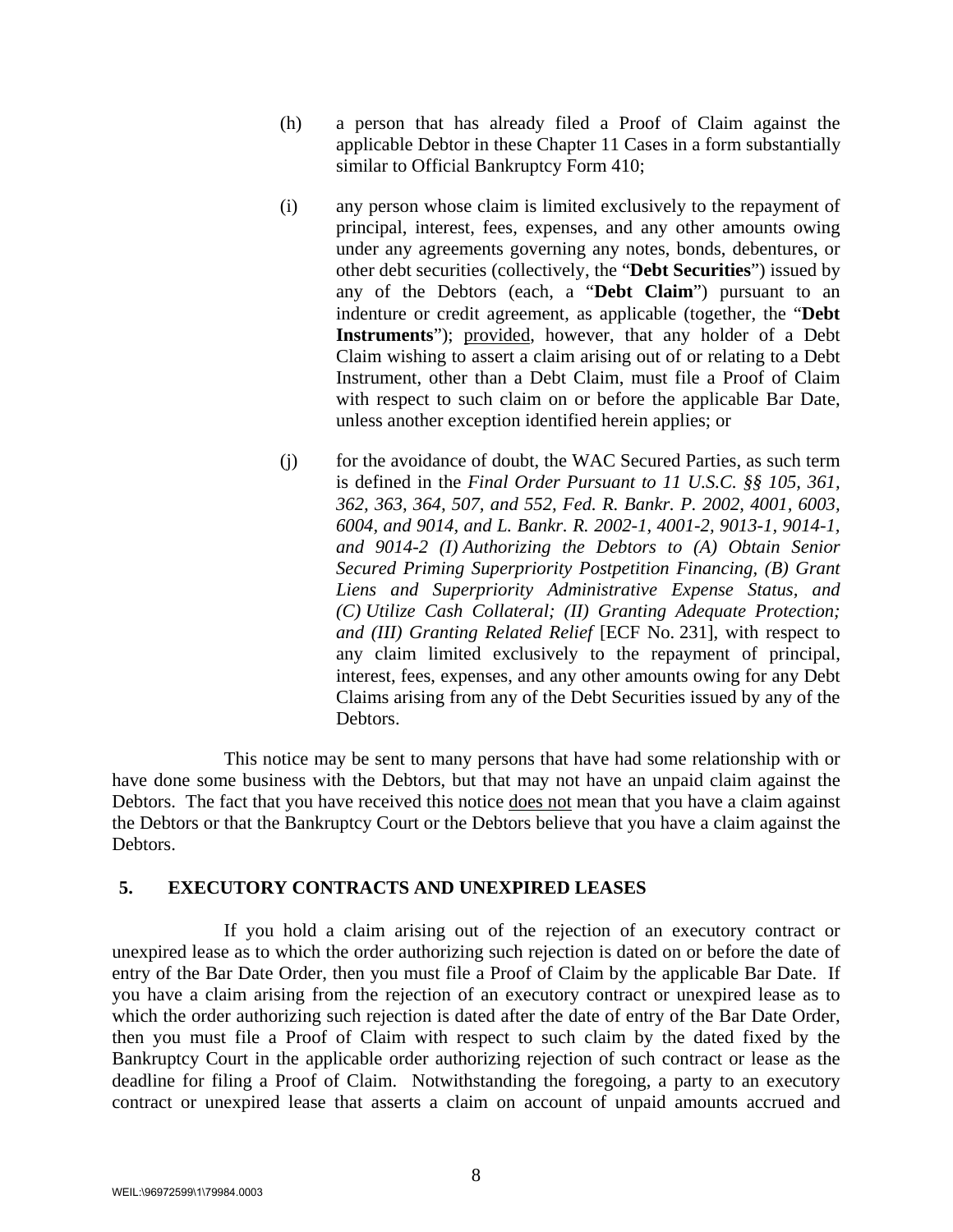outstanding as of the Petition Date pursuant to such executory contract or unexpired lease (other than a claim for rejection damages) must file a Proof of Claim for such amounts on or before the applicable Bar Date.

## **6. CONSEQUENCES OF THE FAILURE TO FILE A PROOF OF CLAIM BY THE APPLICABLE BAR DATE**

ANY HOLDER OF A CLAIM THAT IS NOT EXEMPTED FROM THE REQUIREMENTS OF THE BAR DATE ORDER, AS SET FORTH IN FULL IN SECTION 4 ABOVE, AND THAT FAILS TO TIMELY FILE A PROOF OF CLAIM IN THE APPROPRIATE FORM SHALL NOT BE TREATED AS A CREDITOR WITH RESPECT TO SUCH ALLEGED CLAIM FOR THE PURPOSES OF VOTING ON ANY PLAN OF REORGANIZATION FILED IN THESE CHAPTER 11 CASES AND FOR PARTICIPATING IN ANY DISTRIBUTION IN THE DEBTORS' CHAPTER 11 CASES ON ACCOUNT OF SUCH ALLEGED CLAIM.

## **7. THE DEBTORS' SCHEDULES AND ACCESS THERETO**

You may be listed as a holder of a claim against one or more of the Debtors on the Debtors' Schedules.

 To determine if and how you are listed on the Schedules, please refer to the descriptions set forth on the enclosed Proof of Claim form(s) regarding the nature, amount, and status of your claim(s). If you received post-petition payments from the Debtors (as authorized by the Bankruptcy Court) on account of your claim(s), then the enclosed Proof of Claim form(s) should reflect the net amount of your claim(s). If the Debtors believe that you hold claims against more than one Debtor, then you will receive multiple Proof of Claim forms, each of which will reflect the nature, amount, and status of your claim against the applicable Debtor, as listed on the Schedules.

 If you rely on the Debtors' Schedules or the enclosed Proof of Claim form(s), then it is your responsibility to determine that such claim(s) are accurately listed on the Schedules. However, you may rely on the enclosed Proof of Claim form(s), which list your claim(s) as scheduled, identify the applicable Debtor against which such claim(s) are scheduled, and specify whether such claim(s) are disputed, contingent, or unliquidated.

 As set forth above, if you agree with the nature, amount, and status of your claim as listed on the Debtors' Schedules, and if you do not dispute that your claim is only against the Debtor specified by the Debtors' Schedules, and if your claim is not described as disputed, contingent, or unliquidated, then you need not file a Proof of Claim. Otherwise, or if you decide to file a Proof of Claim, then you must do so before the applicable Bar Date, in accordance with the Procedures as set forth in this notice.

 Copies of the Debtors' Schedules are available for inspection on the Bankruptcy Court's electronic docket for the Debtors' Chapter 11 Cases, which is posted on (a) the website established by KCC for the Debtors' Chapter 11 Cases at http://www.kccllc.net/waypointleasing and (b) on the Bankruptcy Court's website at http://www.nysb.uscourts.gov. A login and